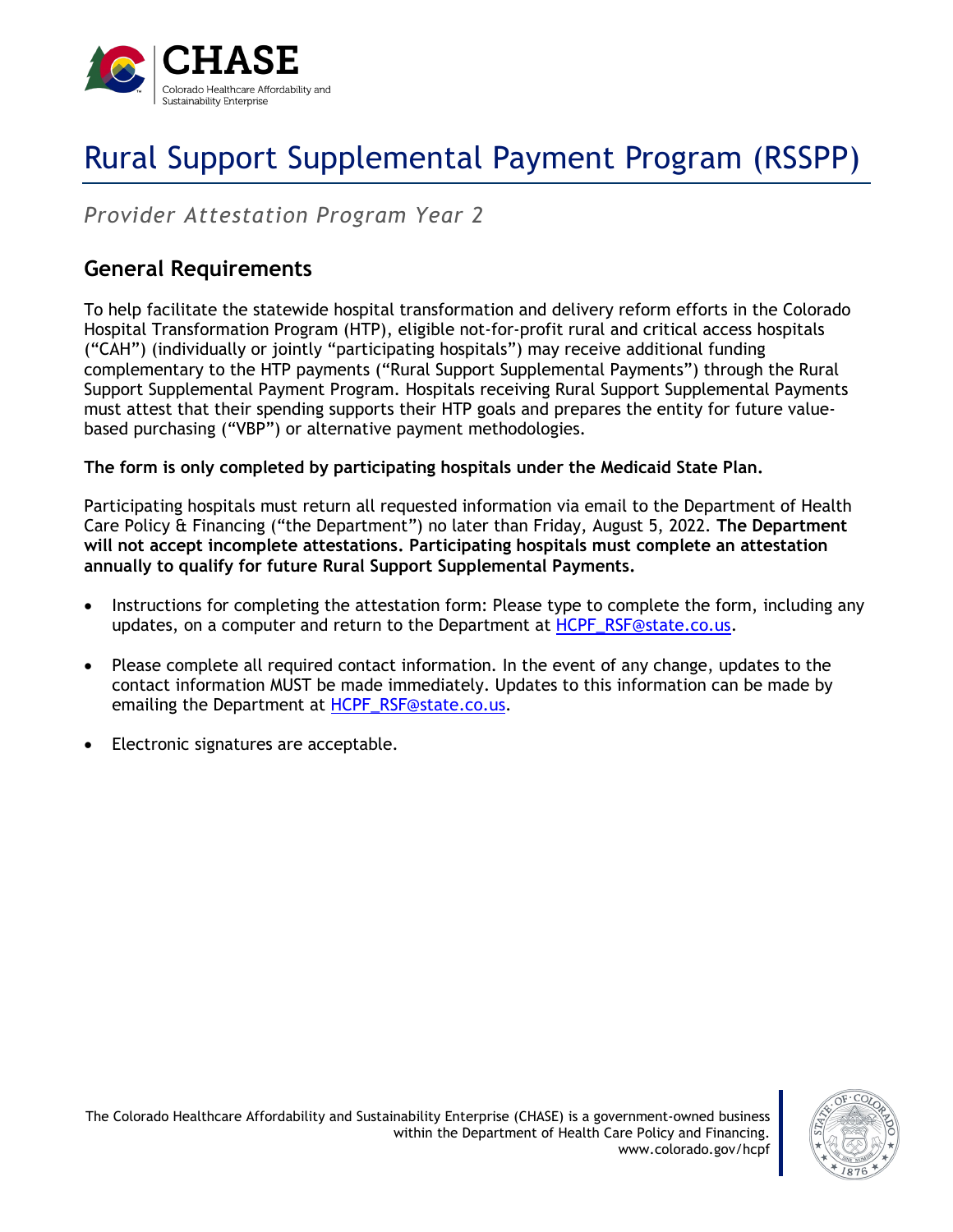## RSSPP Attestation Form

#### **Provider Name and Medicaid ID Number**

Please provide the name of your participating hospital and the Medicaid ID number.

Participating Hospital Name:

Medicaid ID Number: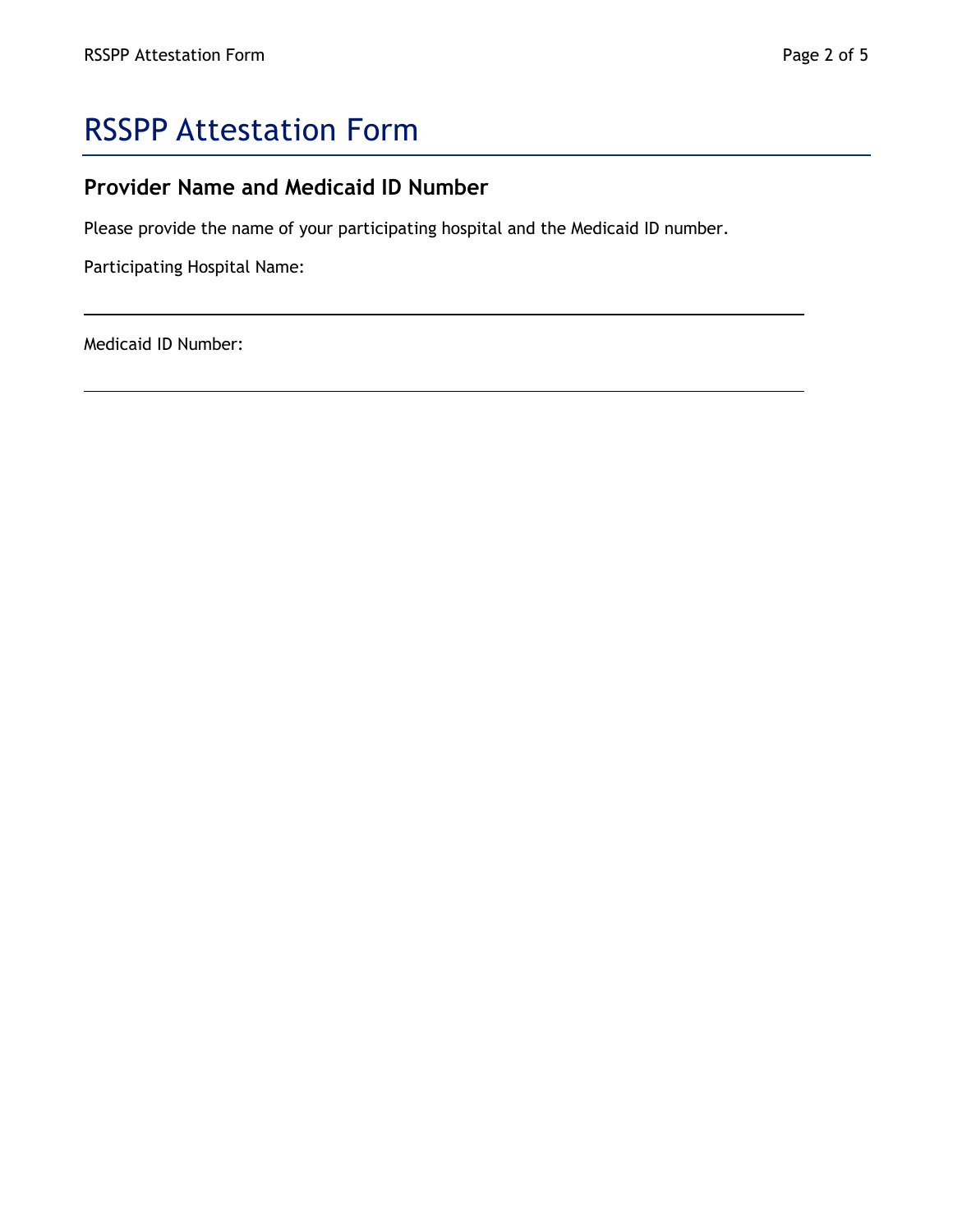#### **Use of Rural Support Supplemental Payments**

Qualified hospitals submitted attestations outlining plans for how the funding will be used to further the goals of the HTP. Reference the approved attestation when drafting responses to the questions listed on the next page. As a courtesy, the Department has provided the previously approved attestation and a summary of the plans contained in the attestation to all qualified hospitals in advance of the submission deadline for program year two.

Program areas supporting the goals of the HTP may include, but are not limited to:

- 1. **Improving or increasing technical capacity.** Enhancing patient care occurs when health providers have access to a complete electronic health record, and/or a complete picture of prior claims. Investing these payments in improving or increasing technical capacities of the organization may assist in meeting the goals of the HTP by improving patient outcomes, reducing costs, and improving the overall quality of the health delivery system in Colorado. Other examples of increasing technical capacity include improved data analytics, actuarial service, and financial modeling capabilities.
- 2. **Transformation capital to operationalize a strategic plan.** Engaging with community entities' other downstream providers enhances the ability of the hospital to become a streamlined service delivery model and make strategic investments in areas in which they can spur innovation within their communities. Examples of how rural hospitals can partner with community entities to streamline its service delivery model are below:
	- a. Enhancing or funding shared clinical resources for behavioral health or substance use disorder treatment;
	- b. Converting inpatient beds to ambulatory health suites; or
	- c. Building capacity for the behavioral health continuum of care.
- 3. **Investing in value-based organizational improvements.** Organizational readiness for value-based improvements is dependent on well-qualified and well-trained personnel. Investments in the training and education of staff personnel provides a strong organizational structure to successfully move toward future value-focused models.

The examples above are areas which support the goals of the HTP; however, they are not the only areas in which participating hospitals can support the goals of the HTP and the future move toward alternative payment methodologies. The Department further encourages providers to voluntarily reach out to the HTP Program Team at [HCPF\\_COHTP@state.co.us](mailto:HCPF_COHTP@state.co.us) with any questions or to discuss how providers plan to use these payments prior to submitting this attestation.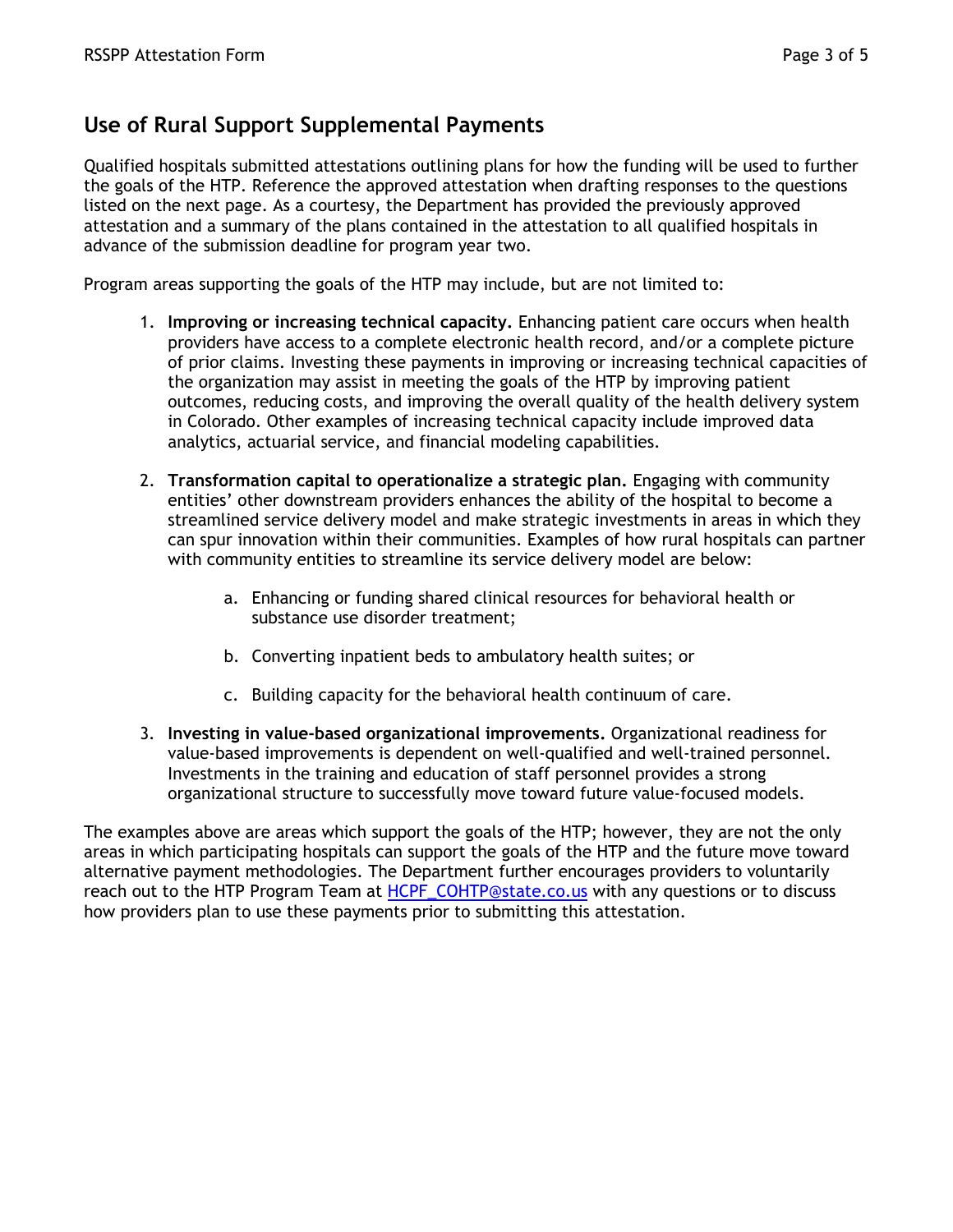#### **Supporting Documentation**

Eligible hospitals received the first round of rural support supplemental payments in August 2021 and September 2021 and continue to receive the payments monthly. The August 2021 and September 2021 payments were for the first program year that runs from October 2021 through September 2022. Prior to issuance of these payments, eligible hospitals were asked to complete an attestation form documenting the intended use of the funding for program year one (PY1). To maintain the monthly funding amount going into program year two (PY2), eligible hospitals are required to submit an additional attestation form that outlines the progress your hospital has made in accomplishing the tasks initially documented. See Table 1 for a summary of the funding disbursement. The monthly disbursements are divided into 12 equal installments based on the amount per hospital.

| Program         | Period              | <b>Disbursement</b>      | Total Amount (per | Per Hospital (per |
|-----------------|---------------------|--------------------------|-------------------|-------------------|
| Year            |                     |                          | Program Year)     | Program Year)     |
| PY <sub>1</sub> | 10/2021 - 09/2022   | 08/2021 and 09/2021      | \$12 million      | \$521,739         |
| PY <sub>2</sub> | $10/2022 - 09/2023$ | Monthly Starting 10/2021 | \$12 million      | \$521,739         |
| PY3             | 10/2023 - 09/2024   | Monthly starting 10/2022 | \$12 million      | \$521,739         |
| PY4             | 10/2024 - 09/2025   | Monthly starting 10/2023 | \$12 million      | \$521,739         |
| PY <sub>5</sub> | 10/2025 - 09/2026   | Monthly starting 10/2024 | \$12 million      | \$521,739         |

#### **Table 1. Rural Support Supplemental Payment Summary by Program Year**

Please provide a detailed narrative summary explaining how your participating hospital used the Rural Support Supplemental Payment to further the HTP goals and principles in PY1. The narrative should address all the following questions.

- 1) What are the priorities, implementation milestones and expected outcomes during this period? What progress has been made toward achieving the expected outcomes so far, if any?
- 2) Presently, does your system have any budget concerns? Has your system resolved any budget concerns over the past year? How did your system resolve those concerns, if any?
- 3) What other support, if any, can the Department provide at this time?
- 4) Beginning in PY2, hospitals will be asked to answer:
	- a) How were these payments used to direct changes to improve patient care, services, and outcomes regarding people, process and technological infrastructure?
	- b) Were there any significant changes to staffing, including leadership or management since the last report?
	- c) Have there been executed agreements with contractors?

The Department will review the attestation and documentation for accuracy and completeness. The Department will contact you directly to discuss any issues or questions regarding this attestation and/or the submitted documentation by Friday, August 26, 2022.

If you have questions or need any additional information, please contact the RSSPP team at [HCPF\\_RSF@state.co.us.](mailto:HCPF_RSF@state.co.us)